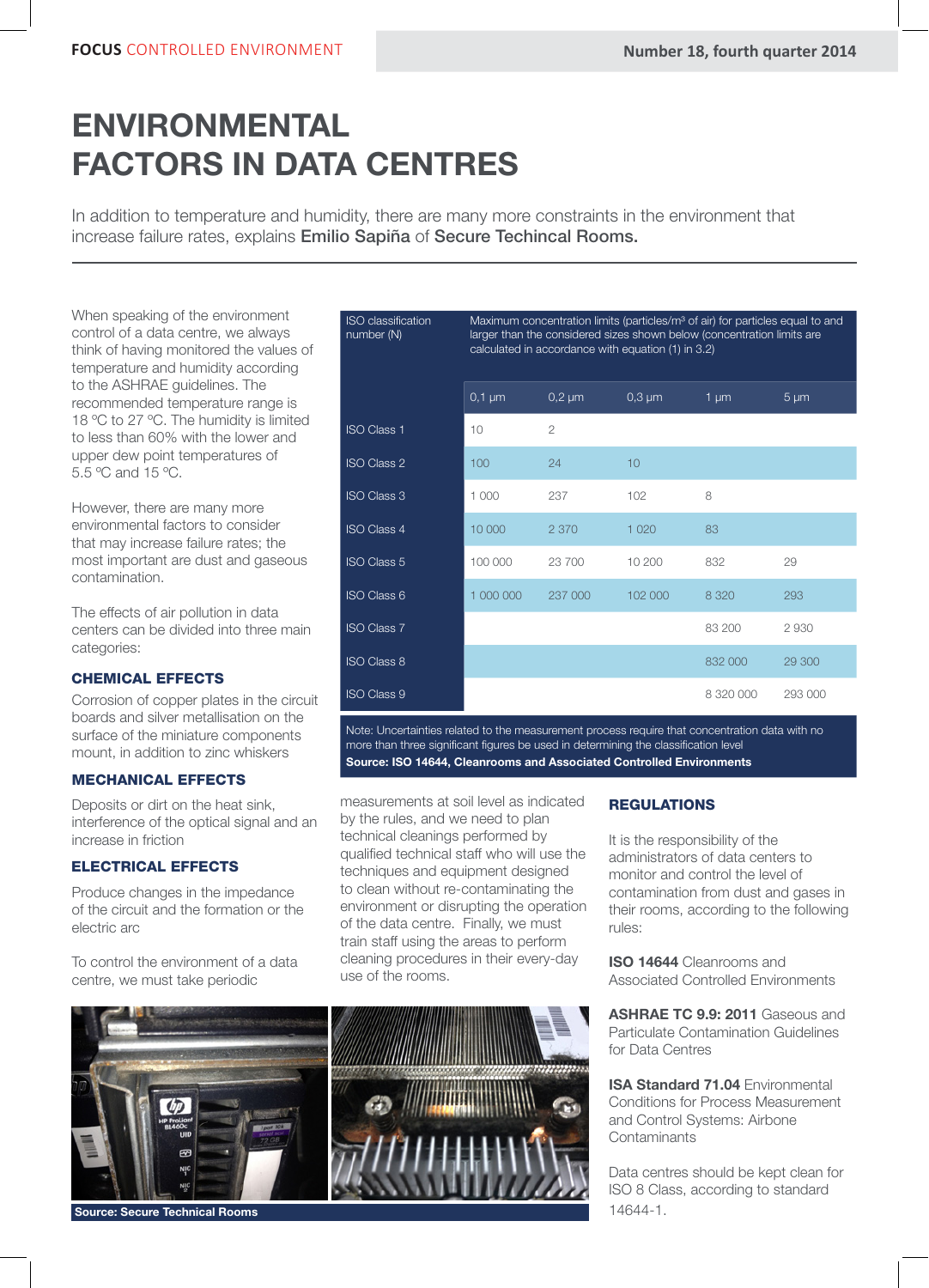| Table 2: Gaseous Corrosivity Levels per ANSI/ISA-71.04-1985 |  |  |  |
|-------------------------------------------------------------|--|--|--|
|                                                             |  |  |  |

| Severity       | Copper reactivity             | Description                                                              |
|----------------|-------------------------------|--------------------------------------------------------------------------|
| level          | level                         |                                                                          |
| G1             | $300\text{\AA}/\text{month}$  | An environment sufficiently well-controlled such that corrosion is not a |
| Mild           |                               | factor in determining equipment reliability.                             |
| G <sub>2</sub> | $300 -$                       | An environment in which the effects of corrosion are measurable and      |
| Moderate       | $1000\text{\AA}/\text{month}$ | may be a factor in determining equipment reliability.                    |
| G <sub>3</sub> | 1000-                         | An environment in which there is high probability that corrosive attack  |
| Harsh          | $2000$ Å/month                | will occur.                                                              |
| GX             | $>$ 2000Å/month               | An environment in which only specially designed and packaged             |
| Severe         |                               | equipment would be expected to survive.                                  |
|                |                               |                                                                          |

Source: ASHRAE TC 9.9, 2011 Gaseus & Particulate Contamination Guidelines for Data Centers.

# TECHNICAL CLEANING

Technical cleaning should be performed by specially trained people who work in critical environments, and have sufficient knowledge of the components that make up a data centre, its critical parts and the flow of air circulation, etc. The cleaning should be executed without the operating rooms impacting on the processes or causing system failures. The benefits of technical cleaning can be summarised as:

- Extending the life of the new equipment in the rooms, avoiding contamination thereof
- Minimising the risk of fire due to accumulated dust on the hardware
- Avoiding electro static discharge, causing transmission failure between computers
- Avoid the existence of ferrous material (oxides)
- Minimise mechanical wear and hardware failures
- Minimise air pollution
- Remove live contaminants
- Avoid cleaning by unqualified staff which may cause failures and system shutdowns
- Keep the environment free of contaminants
- Extend the life of air conditioning filters
- Avoid using corrosive cleaning agents which can attack the hardware and pollute the environment

The classic technical cleaning process begins at the top of the clean room, in the wiring pipes, followed by physical racks and finally, the raised floor.

### DATA CABLING AND POWER LINES

- Aspiration of micro-particles
- Clean the surface of the wires, racks and hardware (exterior)
- Aspiration of external racks
- Dry cleaning of critical parts
- Cleaning inside the rack, and doors
- Exterior cleaning for servers, especially in the area of fans

### As for the equipment used in a classical technical cleaning, we can list the following:

- Vacuum with HEPA filter (filtering particles down to 0.3 microns) and accessories
- Industrial vacuum cleaner.
- Robotic vacuum cleaner with HEPA filter
- Laser particle counter
- Special products (non-corrosive, non toxic, non-harmful to the environment and anti-tatic)
- Special brushes for all types of surfaces and corners
- Costumes of paper
- Other parts of development aid cleaning
- Laser leveller



# RAISED FLOOR

- Hand-removing of large waste
- Aspiration of waste
- Vacuum of micro-particles
- Thorough cleaning with special products of data cables, power cables, cable trays, rosettes, raised floor structure
- Aspiration of micro-particles with robotic support when the dust settles in suspension

# FLOOR PLATES

- Removal of tiles in groups of 6 or less to avoid out the structure being out of position
- Cleanliness of its 6 faces outside of the data centre
- Positioning and leveling plates
- Cleaning of the top of the plates

# CONTAMINATION CONTROL TILES

In order that a proper technical cleaning lasts over time, it is necessary to take additional measures, such as the training of technical staff in clean procedures using data centres (no packaging to enter rooms, protection with vacuum cleaners to make holes, etc.) and the installation of additional active elements such as contamination control tiles.

Although a data centre is generally a secure and watertight environment, 80% of dust and dirt is entered into the critical area by feet (Source: 3M), and penetrates through the gates when technicians enter the room. 5% slips through gaps in the sealing of wiring or piping, and the remaining 15% is carried by the team itself.